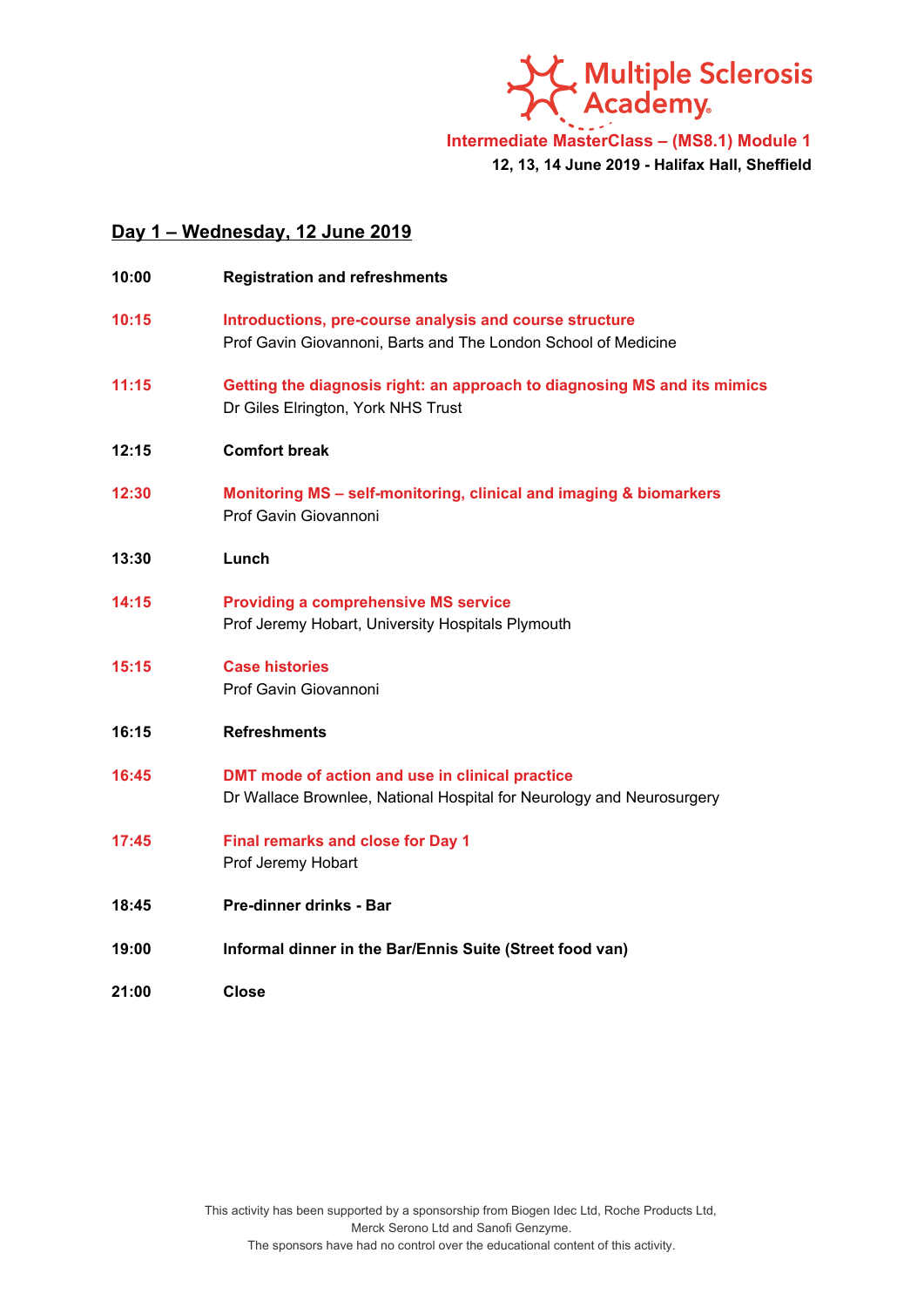し<br>C Multiple Sclerosis<br>C Academy. ×

**Intermediate MasterClass – (MS8.1) Module 1 12, 13, 14 June 2019 - Halifax Hall, Sheffield**

## **Day 2 – Thursday, 13 June 2019**

| 08:45 | <b>Registration</b>                                                                                                                                                     |
|-------|-------------------------------------------------------------------------------------------------------------------------------------------------------------------------|
| 09:00 | <b>Outline of Day 2</b><br>Prof Jeremy Hobart, University Hospitals Plymouth                                                                                            |
| 09:15 | <b>Assessing and managing MS relapses</b><br>Dr John Woolmore, Birmingham                                                                                               |
| 10:15 | <b>Comfort break</b>                                                                                                                                                    |
| 10:20 | Overview of symptomatic management of MS<br>Prof Cris Constantinescu, Nottingham                                                                                        |
| 11:30 | <b>Refreshments</b>                                                                                                                                                     |
| 11:45 | Leadership and CPD as a neurologist<br>Prof Gabriele De Luca, Oxford                                                                                                    |
| 13:00 | Lunch                                                                                                                                                                   |
| 13:45 | <b>HSCT</b><br>Prof Basil Sharrack, Sheffield                                                                                                                           |
| 15:00 | <b>Comfort break</b>                                                                                                                                                    |
| 15:10 | <b>Patient Perspective</b><br>Dr David Paling and local patients; Zoe & Paul                                                                                            |
| 16:30 | <b>Debate MS clinical nurse specialists</b><br>Motion: MS Clinical Nurse Specialists should be able to prescribe and monitor DMTs<br>Dr David Paling & Dr John Woolmore |
| 17:30 | <b>Final remarks and close</b><br>Dr David Paling, Sheffield                                                                                                            |
| 18:30 | Pre-dinner drinks - Bar                                                                                                                                                 |
| 19:00 | MasterClass dinner (smart casual) - Ennis Suite                                                                                                                         |
| 21:30 | <b>Close</b>                                                                                                                                                            |